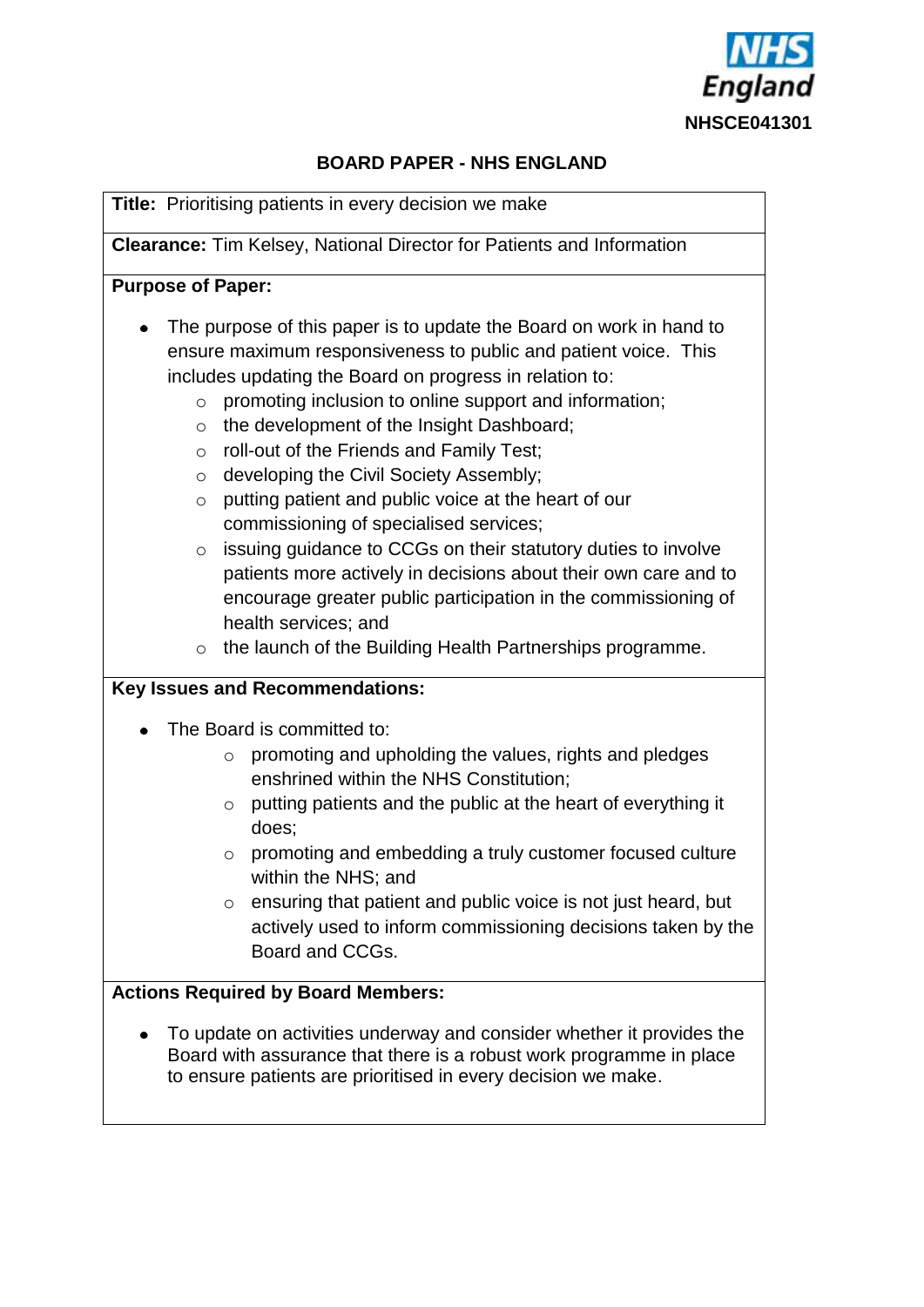### **Prioritising patients in every decision we make**

### **Context**

- 1. NHS England has a clear commitment to putting patients and the public at the heart of everything it does. The Patients and Information Directorate will therefore provide regular written updates to the Board of work in hand to progress this commitment. This update covers:
	- promoting inclusion to online support and information;
	- the development of the Insight Dashboard;
	- roll-out of the Friends and Family Test;
	- developing the Civil Society Assembly;
	- putting patient and public voice at the heart of our commissioning of specialised services;
	- issuing guidance to CCGs on their statutory duties to involve patients more actively in decisions about their own care and to encourage greater public participation in the commissioning of health services; and
	- the launch of the Building Health Partnerships programme.

# **Widening Digital Participation for all**

- 2. Currently, those who experience the greatest health inequalities are least likely to be online. To support the vision for an NHS for everyone, the Board is working with Online Centres Foundation to ensure everyone can access services, actively participate in their own care and provide feedback on their experiences using the internet.
- 3. A number of UK online centres in local settings such as libraries, community centres, cafes and pubs will receive additional funding to become "digital health hubs", where people will be able to use technology to improve their health and wellbeing. In addition to the hubs, the programme will also establish a new network of larger NHS digital flagships working in health locations (including hospitals and GP surgeries) to pilot innovative approaches to digital participation.

### **The Insight Dashboard**

4. The Board received a paper at its February meeting which introduced the concept of an insight dashboard. This described the variety of data sources currently available which provide useful insight into the views and experiences of patients and the public in relation to the NHS. The Insight Dashboard now being developed will triangulate these various data sources into two views: the first view will summarise data provided to the NHS about patients" experience of services (including comments from NHS Choices, complaints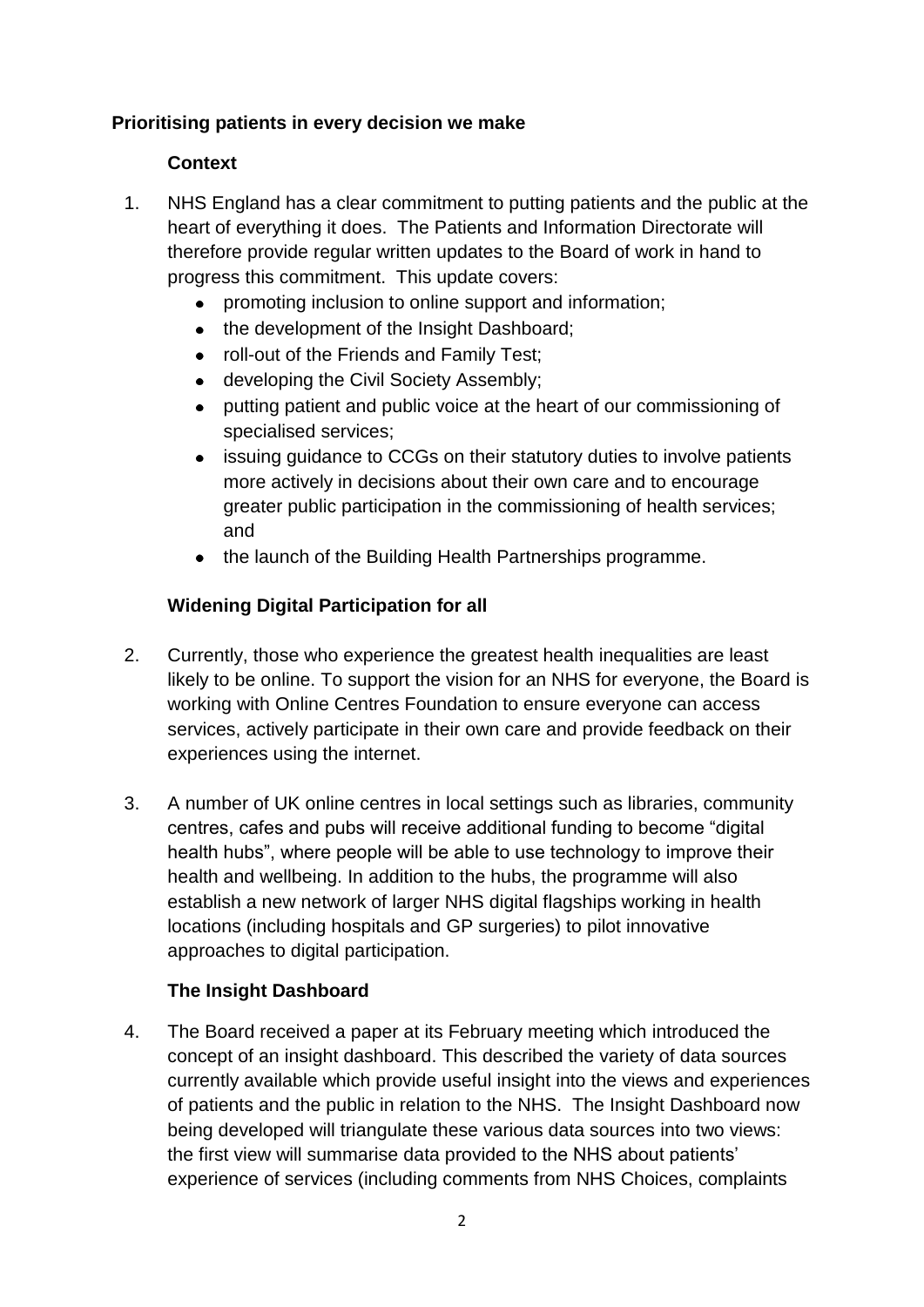data, inpatient survey data and NHS 111); the second view will provide data on conversations being had about the NHS (e.g. via social media) which are not currently measured.

- 5. Good progress has been made recently in the development of the Insight Dashboard. The dashboard will be web based (also available on mobile tablets such as the iPad) and public facing. It will provide easy to understand explanations of the various data sources displayed and provide the option for comments to be left with regards to its usefulness. This feedback will be utilised to adapt and further develop the Insight Dashboard.
- 6. The dashboard will contain a variety of data feeds which have never been seen before. These include:
	- weekly survey data (sample size approx. 2,000 people per month) on which NHS services have been used, how satisfied people were with those services and reasons for satisfaction/dissatisfaction;
	- daily perception data covering 7 key measures including satisfaction, recommendation, general impression and corporate reputation; and
	- regular staff satisfaction data this data will cover both satisfaction in their place of work and views on the NHS.
- 7. The Insight Dashboard is already populated with a range of data sets and is currently in test mode. The dashboard will be fully functional and publically available by the May Board meeting.

# **The Friends and Family Test**

- 8. From April 1 the Friends and Family Test (FFT) for inpatient and A&E settings will be implemented by all providers of NHS care (including independent sector providers) across England. This means that every patient being discharged from a ward or A&E should be given the opportunity to provide feedback on the care that they have received. The test asks the following standardised question: "How likely are you to recommend our ward/A&E department to friends and family if they needed similar care or treatment?" In addition, patients will be able to provide a free text explanation of why they have scored as they have. The Friends and Family Test promises to provide a rich, regular, actionable set of data which can be used to both compare and improve services.
- 9. A readiness review has been undertaken of every trust in England. The results of this review suggest that trusts are well placed to introduce the Friends and Family test (for inpatients and A&E) from April. The first data will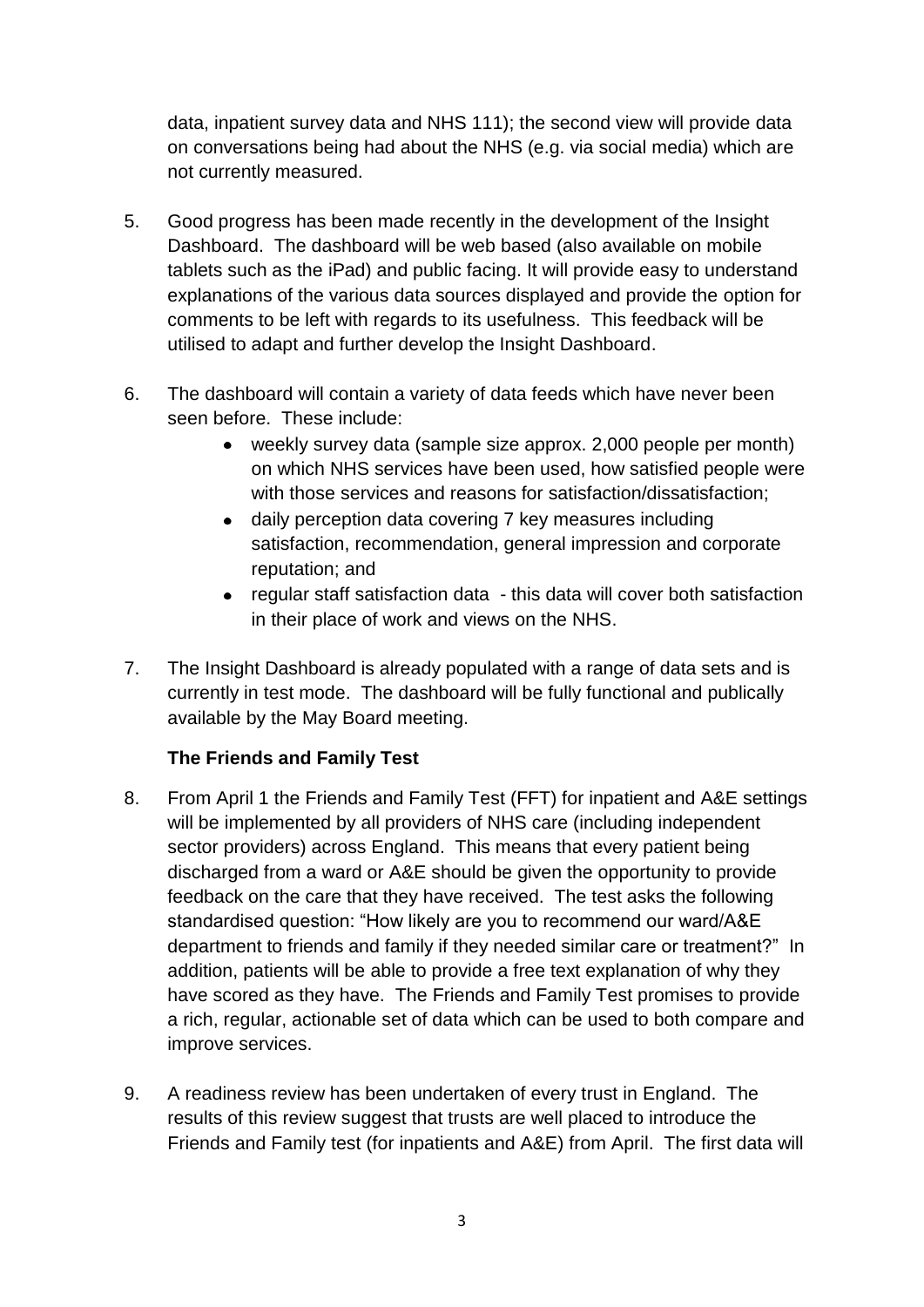be published nationally, for Q1 of 2013/14, in July 2013. However trusts are being encouraged to publish local data prior to this.

- 10. Over recent months, a number of trusts have been trialling the Friends and Family Test for maternity services. A commitment has already been made to introduce FFT for maternity from October for the whole of England. Much learning has been gained from the pilot sites, including on when the question should be asked during pregnancy and after birth. The implementation guidance is in final draft and currently being shared with relevant stakeholders. The intention is for the guidance to be published by the third week of April.
- 11. Currently an FFT type question is incorporated into the annual staff survey. Work has been undertaken to consider the options associated with an equivalent FFT question being asked to staff more regularly. This work is still underway and is considering the practicalities of asking the question quarterly or monthly and the best mechanism to achieve this. The board will be updated on this work as it progresses.
- 12. Finally, a proposed roll out programme to introduce FFT to the whole of the NHS in England is currently in development. This will cover all NHS services and FFT for staff. The proposed FFT roll out programme will be presented to the Board in due course.

# **The Civil Society Assembly**

- 13. The Board received a paper at its February meeting entitled "Building Citizen and Community Engagement in the NHS Commissioning Board." This set out thinking on the concept of a Civil Society Assembly, which is the working title for how NHS England can directly engage with citizen voice in a publicly transparent and accountable form. It was agreed that this would need to be independent of the Board and co-designed with interested parties. Although it would be for a design group to establish the remit of the Civil Society Assembly, it is envisaged it could focus on:
	- **public accountability**  be an independent and critical mirror for NHS  $\bullet$ England to hear, understand, respond and take action on people"s experiences of the NHS;
	- **co-design, advice and reflection**  a forum that stimulates ideas, tests thinking and draws experience and evidence together;
	- **challenge**  as a critical and challenging "friend" it would have the expertise, insight and evidence to provide citizen challenge; and
	- **voice**  of the hardest to hear, the most vulnerable and the most marginalised people in society, bringing together their diverse experiences to amplify their voice throughout the NHS.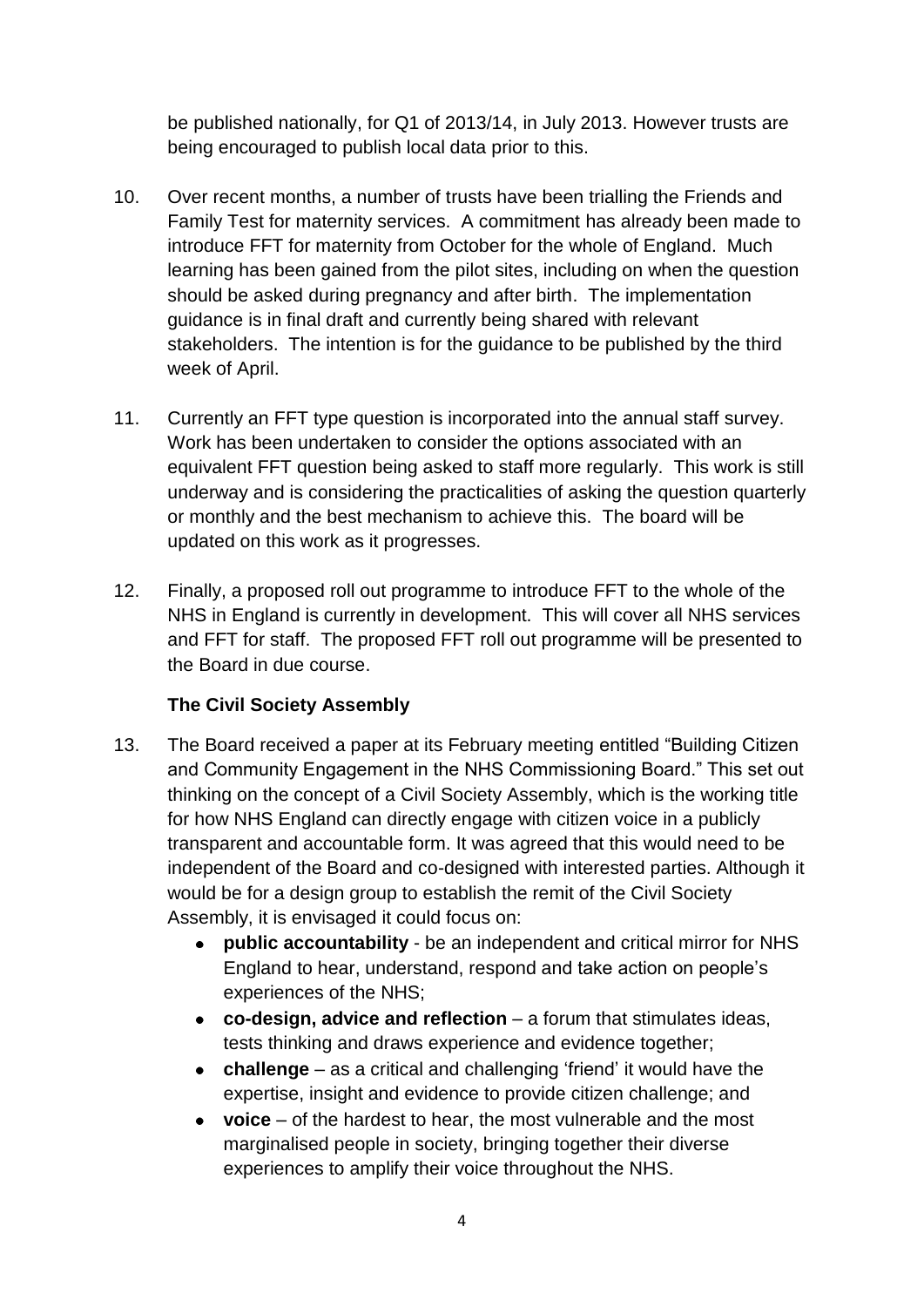- 14. Recent work has focused on testing the concept with interested parties at events, the most prominent of which was the NHS Expo where there were dedicated seminar workshops, which were well attended, and an open space for people to discuss their thoughts and comments and have them recorded by graphic artists. Key themes to emerge from these early discussions are:
	- support for the concept and a welcome for the Board"s enthusiasm to fully engage with and listen to patient and public voice;
	- the opportunity to connect with already existing local citizen networks and enable them to amplify their voice and impact;
	- the need to understand how the Civil Society Assembly would work alongside other parts of the system with a focus on patient and public voice, such as Healthwatch England and local Healthwatch; and
	- recognition that the Civil Society Assembly will need to harness technology, by facilitating online communities of interest for instance, but must not marginalise those parts of society that are not online whose voice is often less well heard.
- 15. Victor Adebowale is leading this work (supported by Ciaran Devane) and they have agreed to provide a link back to the Board by working with officials from Patients and Information Directorate to establish the design group and take forward the scoping of the Civil Society Assembly. A workshop is being planned to bring together a design group.

### **Patient and Public Voice in Specialised Services**

- 16. There is a lot of public interest in how NHS England, as the direct commissioner of specialised services, will undertake this function in a way that fully engages patient and public voice. The Board has come under some criticism from patient groups and other interested parties for running a truncated public consultation process, over Christmas and New Year, on its proposals for commissioning specialised services in 2013/14. Although time pressures to have this new commissioning function up and running for April 2013 meant that fuller initial engagement would have been difficult, this criticism has been recognised and, in response, commitments have been made to ensure that processes going forward do fully listen to patient and public voice.
- 17. Key elements of the work to fully embed patient and public voice in specialised commissioning going forward include:
	- ensuring appropriate patient and public voice on the 74 Clinical Reference Groups (CRGs) that will be responsible for developing commissioning plans and policies for each of the specialised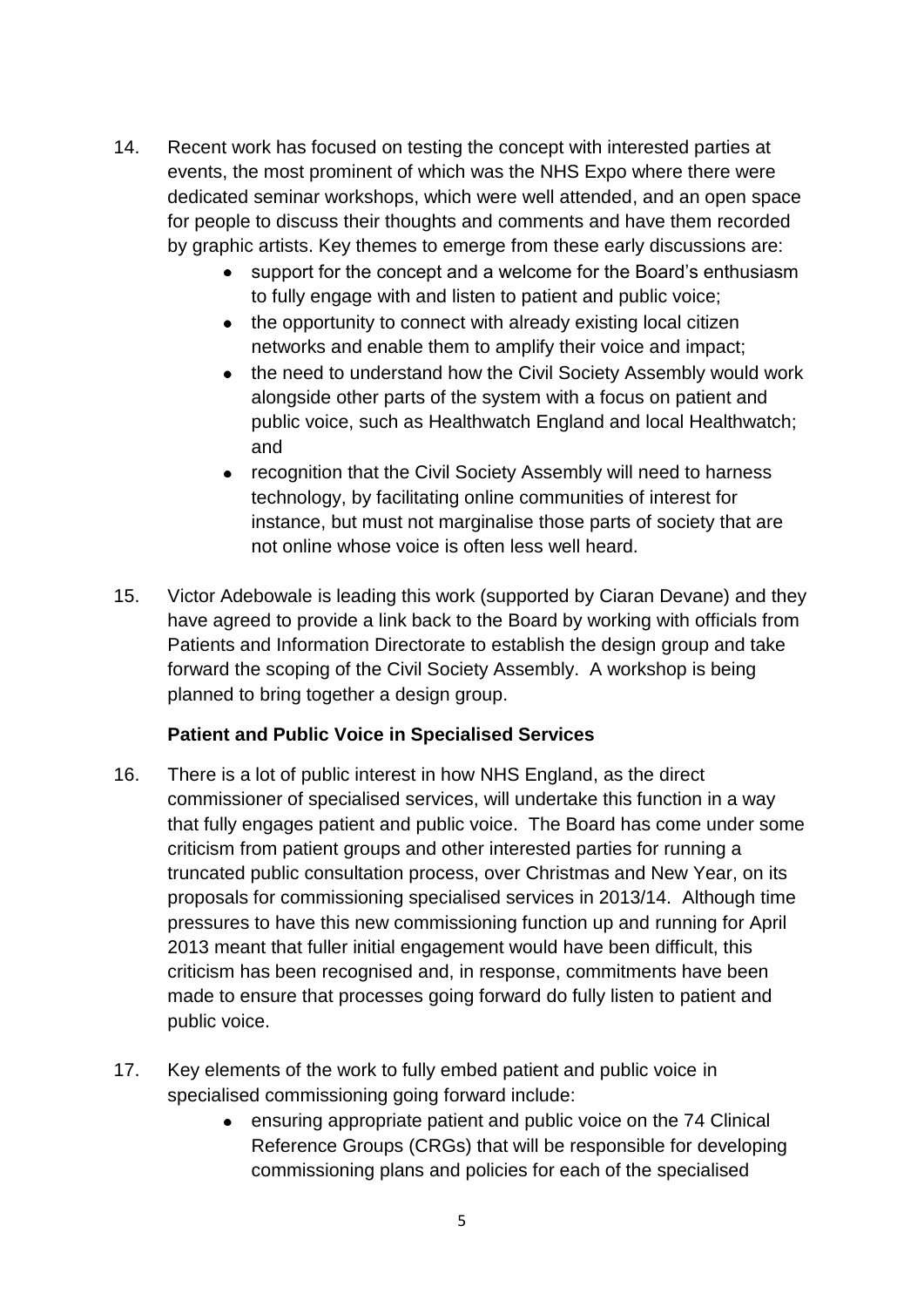services. An open and transparent process is currently underway to recruit over 300 patient and public members of these CRGs. This will include both individual patients and carers with experience of specialised services, as well as people from voluntary sector organisations that advocate on behalf of people who use specialised services;

- ensuring parity of esteem for patient and public voices on CRGs by  $\bullet$ building into the governance processes the ability for them to escalate ("red flag") concerns if they have significant issues that are not being appropriately heard or addressed within the CRG;
- the senior committee (Clinical Priorities Advisory Group) for prioritising commissioning decisions in directly commissioned services will make recommendations to the Board and will have a lay chair to be appointed by the Medical Director;
- setting out a clear model of public and patient engagement for specialised services so that there is an expectation of ongoing dialogue with a range of interested parties, not just a reliance on the CRG patient and public members to provide that voice. This would crucially include CRGs commissioning and taking forward bespoke insight work to generate clear, evidenced data on what patients and carers want from specific services. We expect this model to be published by the end of June;
- a clear commitment that future public consultations will ordinarily run for the full recommended twelve week period.

#### **CCGs' statutory duties on patient participation and public involvement**

- 18. Historically NHS bodies have been under a duty to involve their local population in decisions about the design and delivery of NHS services. This duty transfers to CCGs in the 2012 Act. For the first time it is supplemented by a duty on CCGs to support individual patients to be more active participants in their own healthcare. Patients and Information Directorate is therefore developing guidance to CCGs (and NHS England as a direct commissioner) on both of these statutory duties. It is expected that the guidance will be published by the end of June and will also be a resource to be used by NHS England"s own directly commissioned services colleagues.
- 19. We are working with CCGs and other interested parties, particularly voluntary sector groups, to ensure that the guidance is clear about our collective commitment to hearing and acting on patient and public voice and how we can best support this in practice. We expect the guidance to be concise and to set out NHS England"s commitments in this area. It will be underpinned by a series of best practice case studies, tools and resources that will be made